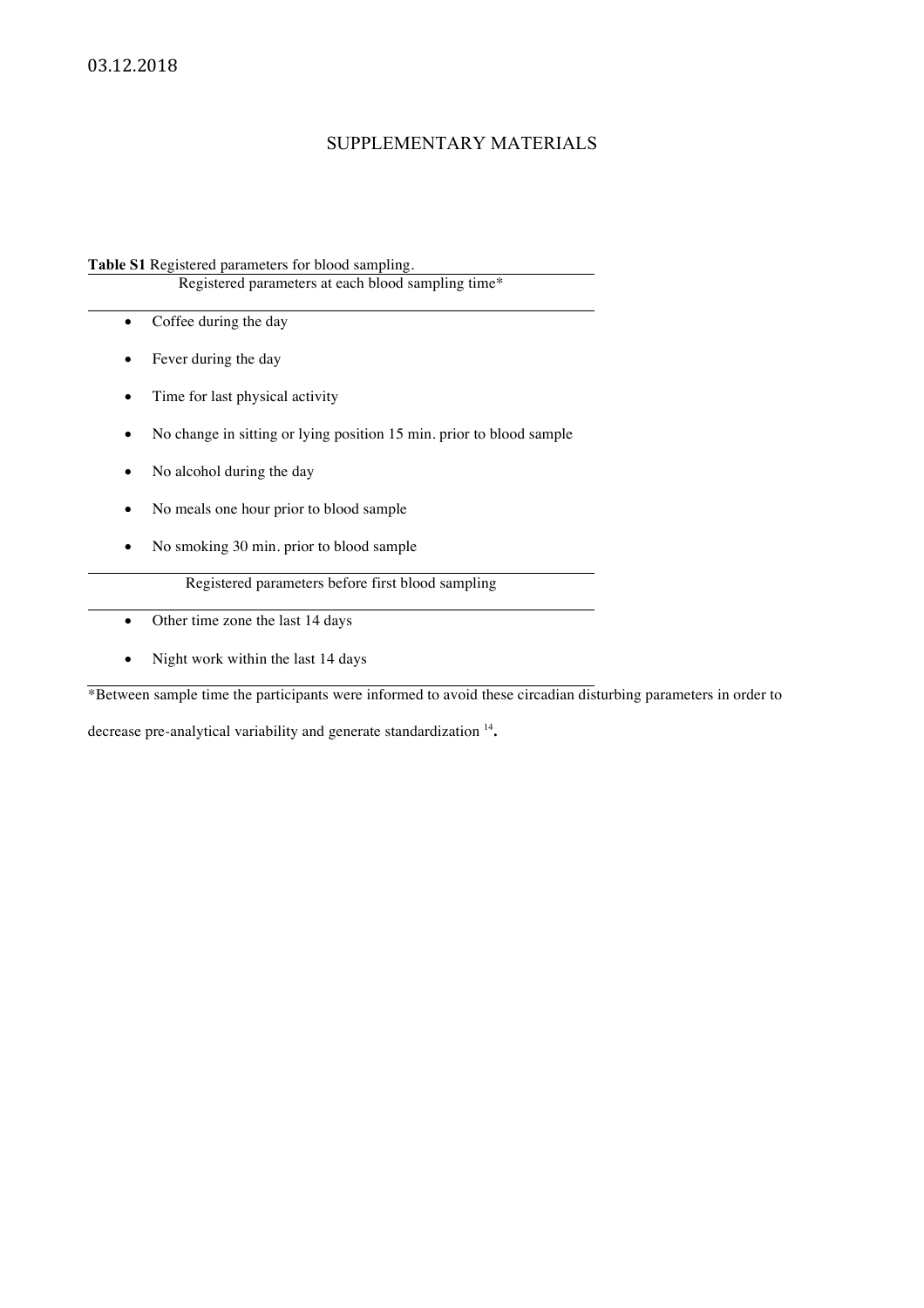**Table S2** Basic demographics of the excluded and included patients.

| Characteristic                                     | <b>Included</b><br>$(N = 43)$ | <b>Excluded</b><br>$(N = 30)$ | $p$ value |
|----------------------------------------------------|-------------------------------|-------------------------------|-----------|
| Age, mean years (range)                            | 73.2                          | 72.1                          | 0.60      |
| Sex,                                               |                               |                               | 0.14      |
| Male, $n$ $(\%)$                                   | 29(69)                        | 15(50)                        |           |
| Female, $n$ $(\%)$                                 | 13(31)                        | 15(10)                        |           |
| Time from ictus to inclusion, mean days $(\pm SD)$ | 5.5 $(\pm 3.5)$               | $8.8 (\pm 9.8)$               | 0.22      |
| Admission length, mean days $(\pm SD)$             | 40.4 $(\pm 21.1)$             | 40.3 $(\pm 16.8)$             | 0.69      |
| Smoker, $n$ $(\%)$                                 | 29(70.7)                      | 24(80)                        | 0.38      |
| Hypertension, $n$ $(\%)^*$                         | 29(70.7)                      | 21(70)                        | 0.76      |
| Diabetes                                           |                               |                               |           |
| Type 1, $n$ $(\%)$                                 | 2(4.8)                        | 0(0)                          | 0.23      |
| Type 2, $n$ $\frac{6}{6}$                          | 6(14.3)                       | 7(23.3)                       | 0.33      |
| Hypercholesterolemia, n (%)                        | 9(21.4)                       | 11(36.7)                      | 0.15      |
| Atrial fibrillation, n (%)                         | 8(19)                         | 4(13.3)                       | 0.52      |
| Depression, $n$ $(\%)^*$                           | 1(2.4)                        | 4(13.3)                       | 0.07      |
| Barthel, mean score (±SD)                          | 56.9 $(\pm 30.0)$             | 39.1 $(\pm 31.2)$             | 0.02      |
| NIHSS, mean score $(\pm SD)$                       | 5.0 $(\pm 4.2)$               | 7.8 $(\pm 6.4)$               | 0.04      |
| MEQ total score, mean $(\pm SD)$                   | 58.8 $(\pm 13.2)$             | 63.3 $(\pm 7.5)$              | 0.28      |
| Definitely Evening Type, $n$ (%) <sup>***</sup>    | 1(3)                          | 0(0)                          |           |
| Moderately Evening type, $n$ (%) <sup>***</sup>    | 4(12.1)                       | 0(0)                          |           |
| Neither Type, $n$ (%) <sup>***</sup>               | 7(21.2)                       | 6(25)                         |           |
| Moderately Morning Type, $n$ (%) <sup>***</sup>    | 13(39.4)                      | 13 (54.2)                     |           |
| Definitely Morning Type, $n$ (%) <sup>***</sup>    | 8(24.2)                       | 5(20.8)                       |           |

\*Hypertension defined as under medical treatment for hypertension at inclusion. \*\*History of depression.

\*\*\*Percentage of 33 included patients and 24 excluded patients.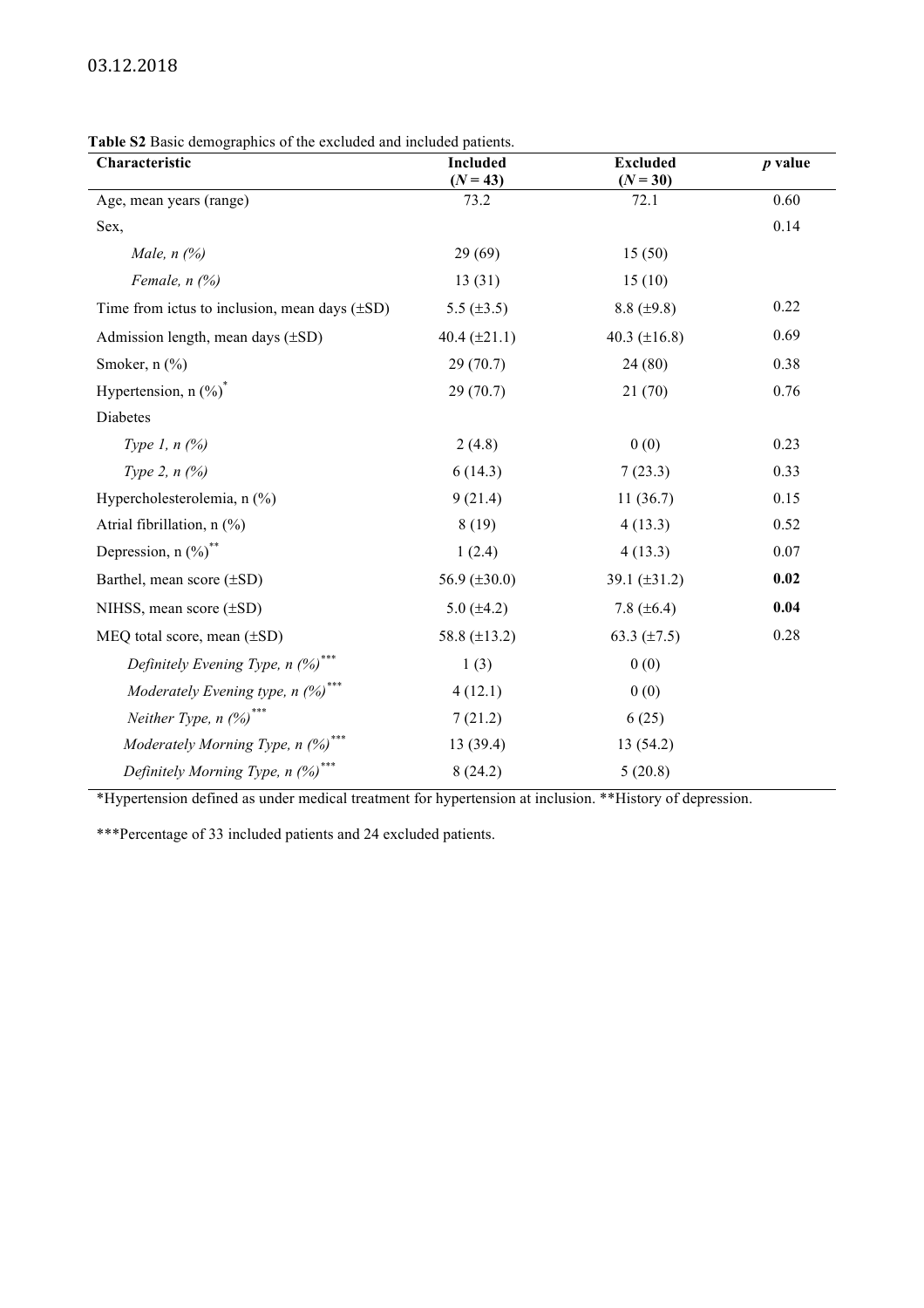## **Table S3** Calculated variance of melatonin blood levels between time-points.

| <b>Table SS</b> Calculated variance of melatonin blood levels between time-points.<br>Time | Percent variance         |          | Percentage interval          |                      |
|--------------------------------------------------------------------------------------------|--------------------------|----------|------------------------------|----------------------|
|                                                                                            |                          | Lower    | <b>Upper</b>                 | $p$ value            |
| <b>INTERVENTION UNIT</b>                                                                   |                          |          |                              |                      |
| Melatonin inclusion <sup>®</sup>                                                           |                          |          | $\qquad \qquad \blacksquare$ | <b>NS</b>            |
| 08 a.m.                                                                                    | 7.45                     | $-14.46$ | 34.97                        | <b>NS</b>            |
| Noon                                                                                       | 18.92                    | $-5.33$  | 49.37                        | NS                   |
| 04 p.m.                                                                                    | 13.87                    | $-9.34$  | 43.03                        | NS                   |
| 08 p.m.                                                                                    | 26.49                    | 0.70     | 58.88                        | 0.044                |
|                                                                                            |                          | $-4.96$  | 49.94                        | NS                   |
| Midnight<br>04 a.m.                                                                        | 19.37                    | 4.04     |                              | <b>NS</b>            |
|                                                                                            | 30.69                    |          | 64.16                        |                      |
| Second 08 a.m.                                                                             | $\boldsymbol{0}$         |          |                              |                      |
| Melatonin discharge <sup>*</sup>                                                           |                          |          |                              | 0.002                |
| 08 a.m.                                                                                    | 37.08                    | 2.65     | 83.05                        | 0.033                |
| Noon                                                                                       | 84.13                    | 37.89    | 145.87                       | < .0001              |
| 04 p.m.                                                                                    | 67.70                    | 25.59    | 123.92                       | 0.001                |
| 08 p.m.                                                                                    | 44.86                    | 7.98     | 94.36                        | 0.014                |
| Midnight                                                                                   | 62.80                    | 21.35    | 118.42                       | 0.001                |
| 04 a.m.                                                                                    | 36.94                    | 2.07     | 83.72                        | 0.036                |
| Second 08 a.m.                                                                             | $\boldsymbol{0}$         |          |                              | $\Box$               |
| Variance, inclusion vs. discharge <sup>*</sup>                                             |                          |          |                              | 0.007                |
| 08 a.m.                                                                                    | 34.49                    | 0.53     | 79.90                        | 0.046                |
| Noon                                                                                       | 75.01                    | 30.66    | 134.40                       | 0.0002               |
| 04 p.m.                                                                                    | 61.56                    | 20.71    | 116.25                       | 0.002                |
| 08 p.m.                                                                                    | 33.22                    | $-1.31$  | 79.84                        | NS                   |
| Midnight                                                                                   | 54.74                    | 14.94    | 108.32                       | 0.004                |
| 04 a.m.                                                                                    | 27.80                    | $-5.20$  | 72.29                        | NS                   |
| Second 08 a.m.                                                                             | $\boldsymbol{0}$         |          |                              | $\ddot{\phantom{a}}$ |
| <b>CONTROL UNIT</b>                                                                        |                          |          |                              |                      |
| Melatonin inclusion <sup>7</sup>                                                           | $\overline{a}$           |          | $\overline{\phantom{a}}$     | 0.0003               |
| 08 a.m.                                                                                    | 2.73                     | $-18.54$ | 29.56                        | <b>NS</b>            |
| Noon                                                                                       | 34.52                    | 6.66     | 69.65                        | 0.013                |
| 04 p.m.                                                                                    | 29.54                    | 2.35     | 63.96                        | 0.032                |
| 08 p.m.                                                                                    | 41.15                    | 11.92    | 78.02                        | 0.004                |
| Midnight                                                                                   | 65.98                    | 31.31    | 109.80                       | < .0001              |
| 04 a.m.                                                                                    | 31.49                    | 3.63     | 66.83                        | 0.025                |
| Second 08 a.m.                                                                             | $\boldsymbol{0}$         |          |                              |                      |
| Melatonin discharge <sup>*</sup>                                                           | $\overline{\phantom{a}}$ |          |                              | NS                   |
| 08 a.m.                                                                                    | 22.28                    | $-6.03$  | 59.12                        | $_{\rm NS}$          |
| Noon                                                                                       | 32.83                    | 2.08     | 72.85                        | 0.035                |
| 04 p.m.                                                                                    | 33.43                    | 2.54     | 73.63                        | 0.032                |
| 08 p.m.                                                                                    | 21.34                    | $-6.75$  | 57.89                        | $_{\rm NS}$          |
| Midnight                                                                                   | 37.74                    | 5.56     | 79.73                        | 0.019                |
| 04 a.m.                                                                                    | 21.37                    | $-6.99$  | 58.37                        | <b>NS</b>            |
| Second 08 a.m.                                                                             | $\boldsymbol{0}$         |          |                              |                      |
| Variance, inclusion vs. discharge <sup>®</sup>                                             |                          |          |                              | NS                   |
| 08 a.m.                                                                                    | 20.74                    | $-7.12$  | 56.95                        | NS                   |
| Noon                                                                                       | 17.81                    | $-9.86$  | 53.98                        | $_{\rm NS}$          |
| 04 p.m.                                                                                    | 19.46                    | $-8.83$  | 56.54                        | NS                   |
| 08 p.m.                                                                                    | 5.58                     | $-19.37$ | 38.24                        | NS                   |
| Midnight                                                                                   | 12.26                    | $-15.20$ | 48.60                        | NS                   |
| 04 a.m.                                                                                    | 4.13                     | $-20.79$ | 36.88                        | NS                   |
|                                                                                            |                          |          |                              |                      |
| Second 08 a.m.                                                                             | $\boldsymbol{0}$         |          |                              | $\cdot$              |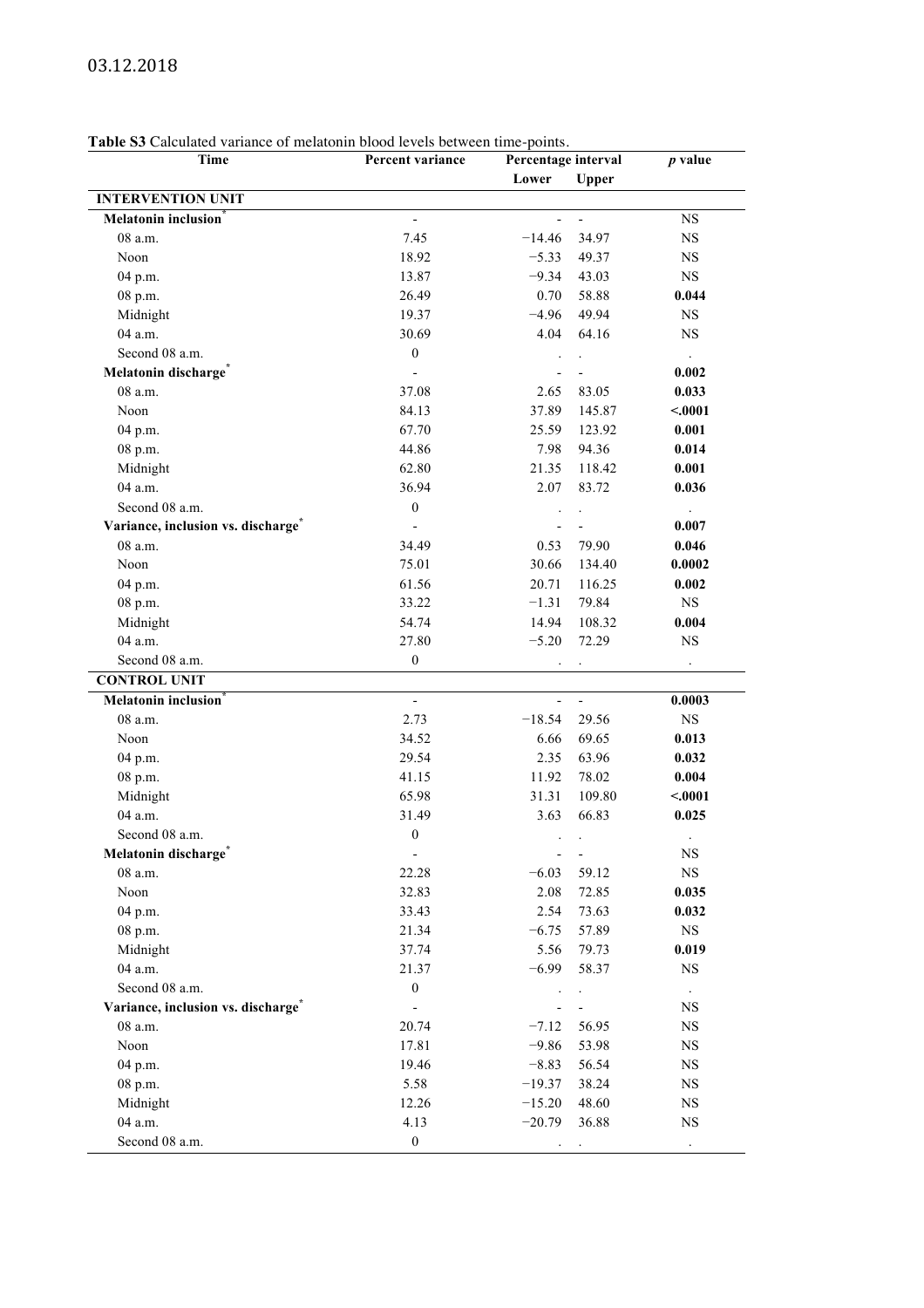Variance between melatonin blood collection time-points. The values were log2 transformed before calculation due to non-parametric distribution. The calculated estimate was back-transformed from log2 to empirical fractiles to achieve parametric distribution, which were converted to percent variance ((x−1)\*100). The percent variance at each time-point describes the percentage difference from the time-point reference "second 08 a.m.". \*Type 3 tests of fixed effects. NS = Not significant.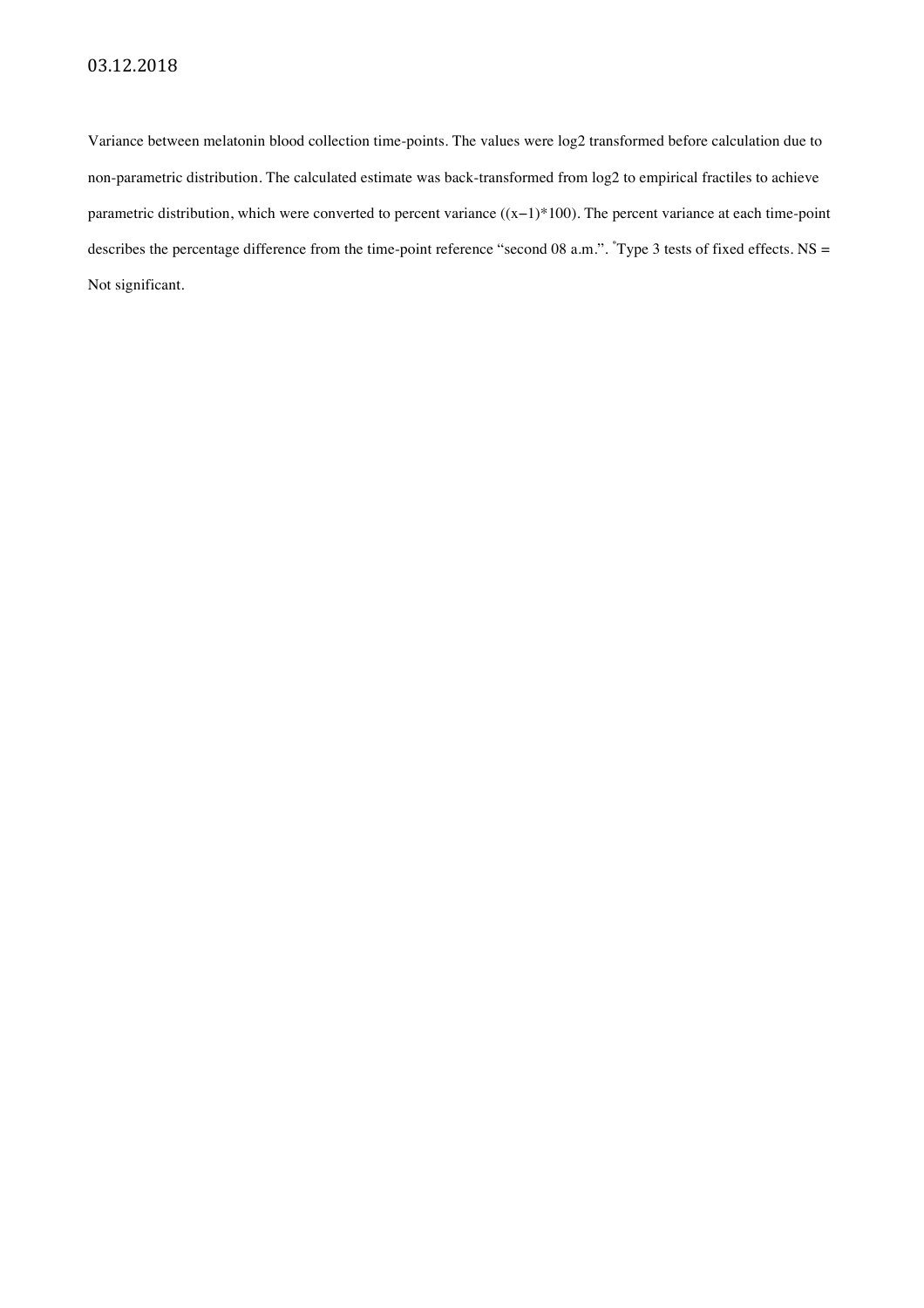**Table S4** Calculated variance between time-points for cortisol blood levels.

| Time                               | Percent variance         | Percentage interval |                          | $p$ value            |
|------------------------------------|--------------------------|---------------------|--------------------------|----------------------|
|                                    |                          | Lower               | <b>Upper</b>             |                      |
| <b>INTERVENTION UNIT</b>           |                          |                     |                          |                      |
| Cortisol inclusion <sup>*</sup>    |                          |                     |                          | < 0.0001             |
| 08 a.m.                            | 14.47                    | $-8.50$             | 43.21                    | NS                   |
| Noon                               | $-4.67$                  | $-23.80$            | 19.26                    | <b>NS</b>            |
| 04 p.m.                            | $-37.00$                 | $-49.64$            | $-21.19$                 | $0.0001$             |
| 08 p.m.                            | $-47.64$                 | $-58.15$            | $-34.50$                 | $0.0001$             |
| Midnight                           | $-62.24$                 | $-69.88$            | $-52.66$                 | $0.0001$             |
| 04 a.m.                            | $-35.31$                 | $-48.29$            | $-19.07$                 | 0.0002               |
| Second 08 a.m.                     | $\boldsymbol{0}$         |                     |                          |                      |
| Cortisol discharge <sup>*</sup>    |                          |                     |                          | $0.0001$             |
| 08 a.m.                            | 4.74                     | $-17.56$            | 33.07                    | NS                   |
| Noon                               | $-17.81$                 | $-35.31$            | 4.41                     | NS                   |
| 04 p.m.                            | $-41.33$                 | $-53.81$            | $-25.46$                 | $0.0001$             |
| 08 p.m.                            | $-59.37$                 | $-68.09$            | $-48.28$                 | < 0.0001             |
| Midnight                           | $-69.41$                 | $-75.97$            | $-61.06$                 | $0.0001$             |
| 04 a.m.                            | $-43.53$                 | $-55.64$            | $-28.10$                 | $0.0001$             |
| Second 08 a.m.                     | $\boldsymbol{0}$         |                     |                          | $\ddot{\phantom{a}}$ |
| Variance, inclusion vs. discharge" |                          |                     |                          | $0.0001$             |
| 08 a.m.                            | 0.21                     | $-20.56$            | 26.41                    | <b>NS</b>            |
| Noon                               | $-16.44$                 | $-33.68$            | 5.28                     | <b>NS</b>            |
| 04 p.m.                            | $-31.54$                 | $-46.27$            | $-12.76$                 | 0.002                |
| 08 p.m.                            | $-49.48$                 | $-60.87$            | $-34.77$                 | $0.0001$             |
| Midnight                           | $-55.84$                 | $-66.81$            | $-41.25$                 | $0.0001$             |
| 04 a.m.                            | $-34.58$                 | $-48.70$            | $-16.58$                 | 0.001                |
| Second 08 a.m.                     | $\boldsymbol{0}$         |                     |                          | $\ddot{\phantom{a}}$ |
| <b>CONTROL UNIT</b>                |                          |                     |                          |                      |
| Cortisol inclusion <sup>*</sup>    | $\overline{\phantom{a}}$ | $\blacksquare$      | $\overline{\phantom{a}}$ | < 0.0001             |
| 08 a.m.                            | 17.13                    | $-6.88$             | 47.32                    | <b>NS</b>            |
| Noon                               | $-12.57$                 | $-30.49$            | 9.97                     | <b>NS</b>            |
| 04 p.m.                            | $-28.80$                 | $-43.40$            | $-10.45$                 | 0.004                |
| 08 p.m.                            | $-42.92$                 | $-54.62$            | $-28.20$                 | $0.0001$             |
| Midnight                           | $-53.65$                 | $-63.31$            | $-41.46$                 | $0.0001$             |
| 04 a.m.                            | $-32.39$                 | $-46.35$            | $-14.79$                 | 0.001                |
| Second 08 a.m.                     | $\boldsymbol{0}$         | $\cdot$             |                          |                      |
| Cortisol discharge <sup>®</sup>    | $\overline{\phantom{a}}$ |                     |                          | $0.0001$             |
| 08 a.m.                            | $-1.27$                  | $-22.34$            | 25.52                    | NS                   |
| Noon                               | $-39.07$                 | $-52.07$            | $-22.54$                 | $0.0001$             |
| 04 p.m.                            | $-53.65$                 | $-63.54$            | $-41.08$                 | $0.0001$             |
| 08 p.m.                            | $-70.93$                 | $-77.13$            | $-63.04$                 | $0.0001$             |
| Midnight                           | $-74.82$                 | $-80.24$            | $-67.91$                 | $0.0001$             |
| 04 a.m.                            | $-53.53$                 | $-63.54$            | $-40.77$                 | $0.0001$             |
| Second 08 a.m.                     | $\boldsymbol{0}$         |                     |                          | $\bullet$            |
| Variance, inclusion vs. discharge  | $\overline{a}$           |                     |                          | < 0.0001             |
| 08 a.m.                            | $-5.65$                  | $-27.36$            | 22.55                    | NS                   |
| Noon                               | $-38.14$                 | $-52.36$            | $-19.68$                 | 0.0004               |
| 04 p.m.                            | $-50.90$                 | $-62.47$            | $-35.78$                 | $0.0001$             |
| 08 p.m.                            | $-67.76$                 | $-75.71$            | $-57.22$                 | < 0.0001             |
| Midnight                           | $-69.42$                 | $-77.47$            | $-58.48$                 | $0.0001$             |
| 04 a.m.                            | $-50.25$                 | $-62.15$            | $-34.60$                 | < 0.0001             |
| Second 08 a.m.                     | $\boldsymbol{0}$         |                     |                          |                      |